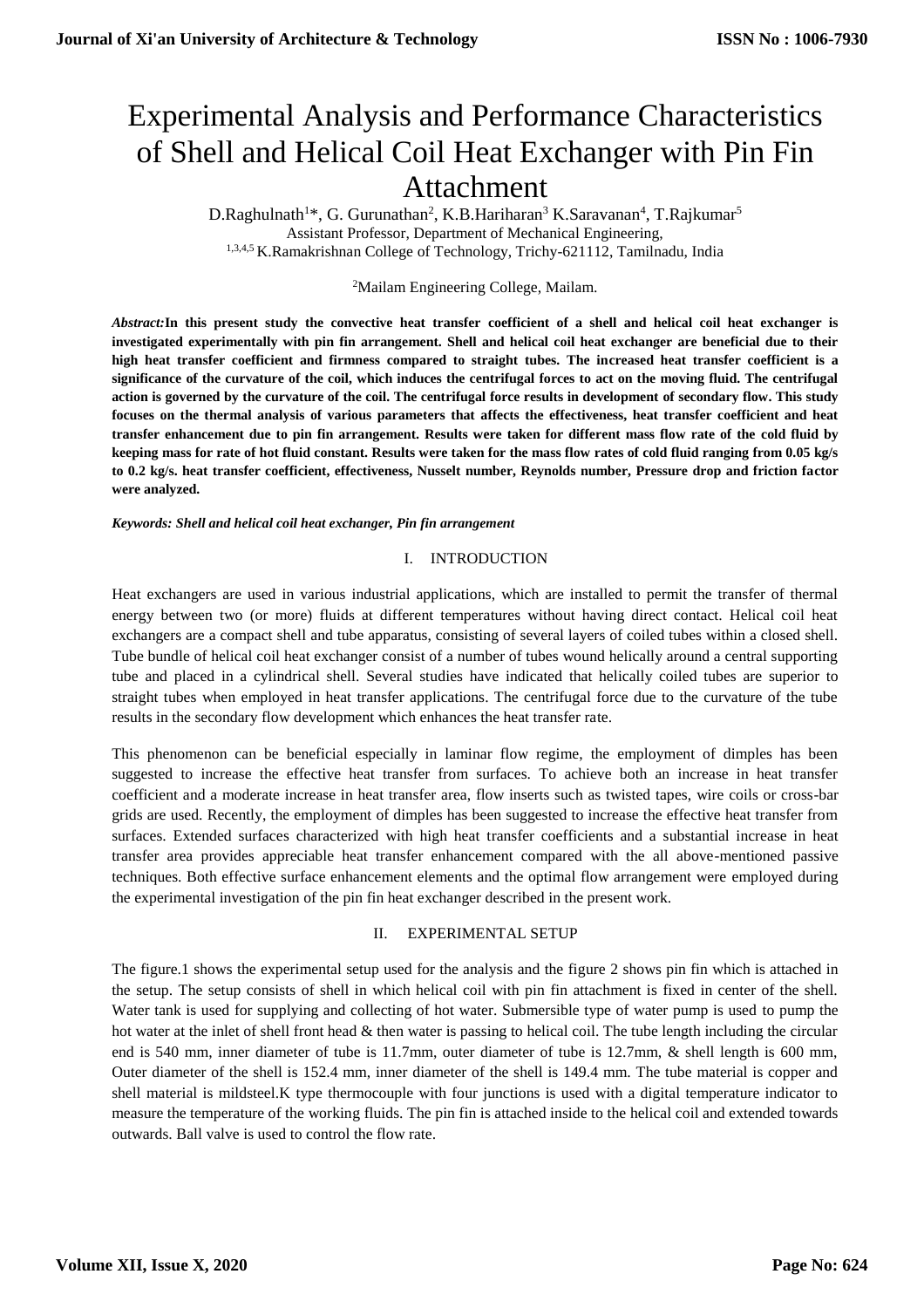

Figure.1Experimental setup



Figure.2Pin fin attachment

### III. EXPERIMENT PROCEDURE

Figure 3 shows the schematic representation of experimental procedure. Hot fluid at a temperature Thi enters into the helical coil with a pressure Phi and velocity Vh1. Cold fluid enters at a temperature Tci enters into the shell with a pressure Pc1 and Velocity Vc1. In the heat exchanger heat transfer takes between the hot fluid and cold fluid and the hot fluid and cold fluid leaves the heat exchanger at the temperature Tho and Tco. Pump is used to circulate the hot fluid throughout the process. Ball valves are used to control the flow rates of the water. K-Type thermocouple is used to measure the temperature. Temperature readings are noted in two cases.



Figure.3Experiment procedure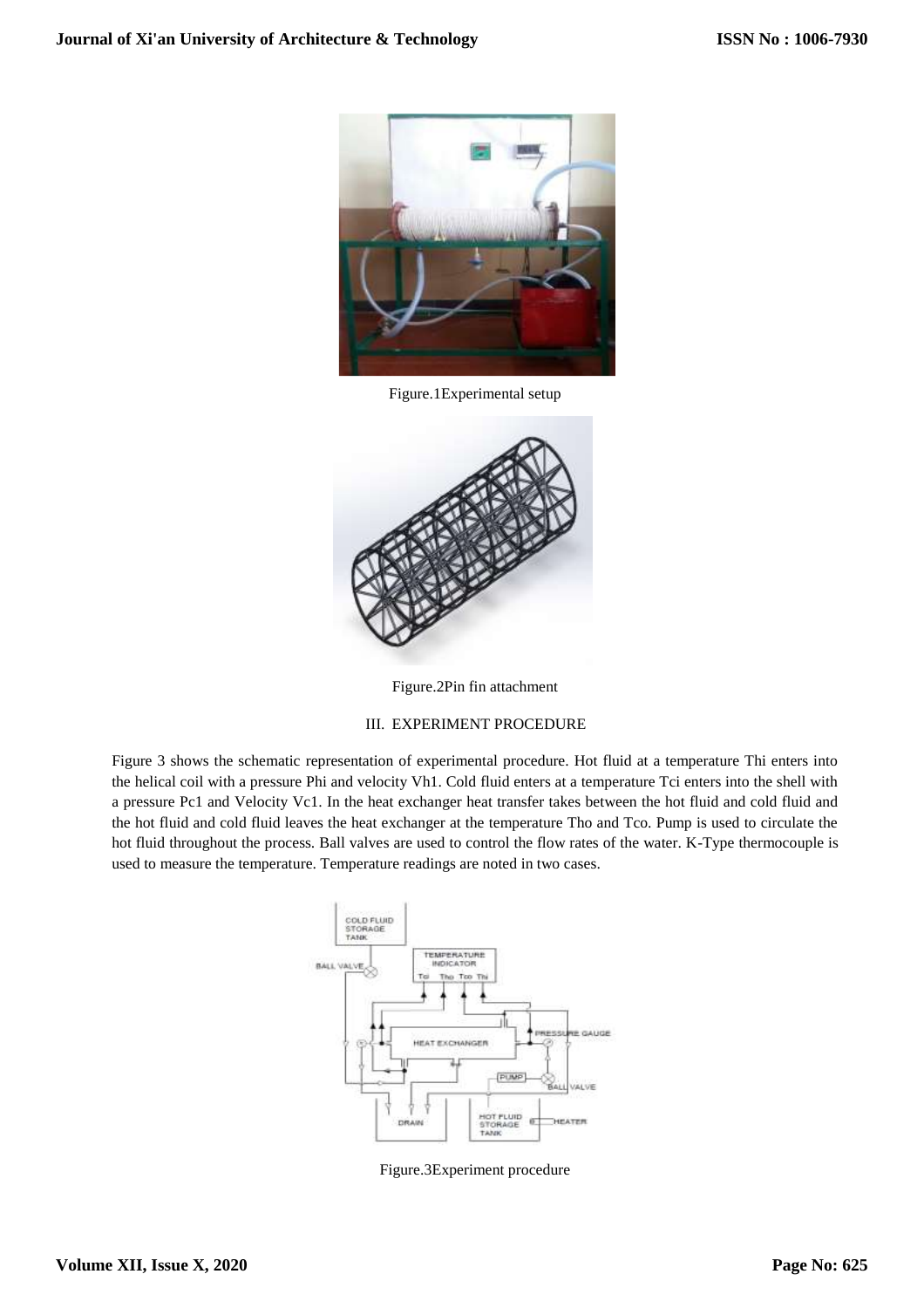In first case readings are taken without the pin fin arrangement, in second case readings are taken with pin fin arrangement Readings are taken in such a way that the flow rate of hot fluid is kept constant and by changing the flow rate of water. Using the formulas the parameters such as heat transfer co efficient, effectiveness, Renolds number, Nusselt number, pressure drop and friction factors are calculated and the values are compared and plotted in graph.

#### IV. RESULT & DISCUSSION

Experimental analysis is done to determine the behavior of helical coil heat exchanger with pin fin attachment and compared with the plain shell and helical coil heat exchanger.Based on the calculations the following results are plotted for interpretation.

#### *4.1 Flow Rate Vs Effectiveness*



Figure.4Flow rate vs Effectiveness

The figure 4 shows the performance of effectiveness in the heat exchanger. From above graph it is observed that the effectiveness increases with increase in mass flow rate, the maximum effectiveness obtained in pin fin attachment is 0.87. Pin fin attachment creates more turbulence than plain tube which gives higher heat transfer coefficient than plain tube. The maximum percentage of increase in effectiveness is 7.6%

*4.2 Flow Rate vs. Heat Transfer Co Efficient*



Figure.5Flow rate vs EffectivenessFlow rate vs Heat transfer coefficient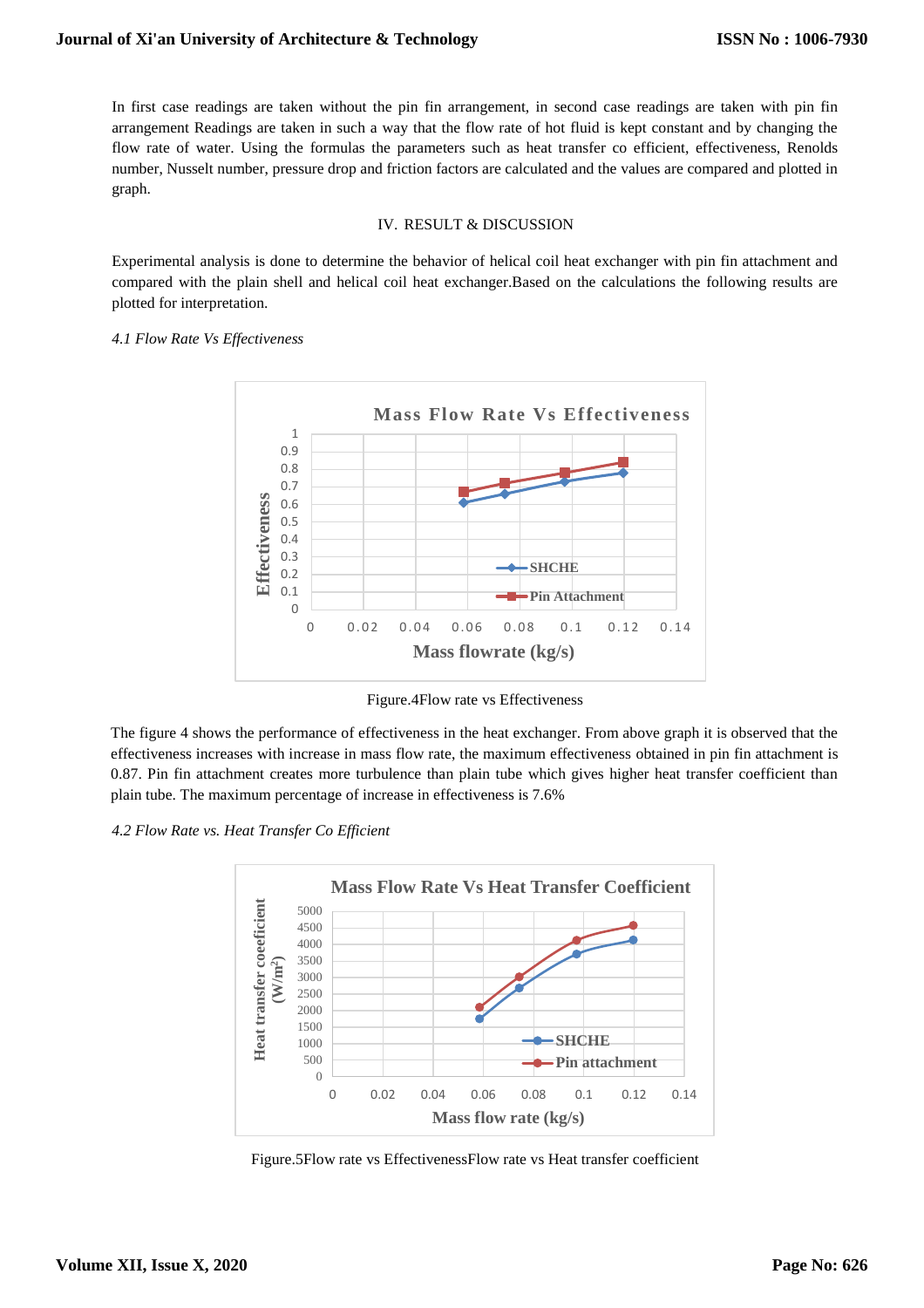The figure 5 shows the performance of heat transfer coefficient in the heat exchanger.From the above graph it is observed that the heat transfer coefficient increases with increase in mass flow rate, the maximum heat transfer coefficient obtained in pin fin attachment is 4576.7 W/m2. Pin fin attachment creates more turbulence than plain tube which gives higher heat transfer coefficient than plain tube. The maximum percentage of increase in Heat transfer coefficient is10.7%

#### *4.3 Flow Rate Vs.Nusselt Number*



Figure.6Flow rate VS Nusselt Number

The figure 6 shows the performance of Nusselt number in the heat.From the above graph it is observed that the Nusselt number increases with increase in mass flow rate, the maximum Nusselt number obtained in pin fin attachment is 1264.73. Pin fin attachment creates more turbulence than plain tube which gives higher Nusselt number than plain tube. The maximum percentage of increase in Nusselt number is 10.5%

#### *4.4 Flow Rate vs. Reynolds Number*

The figure 7 shows the performance of Nusselt number in the heat exchanger.From the above graph it is observed that the Reynolds number increases with increase in mass flow rate, the maximum Reynold number obtained in pin fin attachment is 15228. Pin fin attachment creates more turbulence than plain tube which gives higher Reynolds number than plain tube. The maximum percentage of increase in Reynolds number is 9.7%



Figure.7Flow rate vsReynols number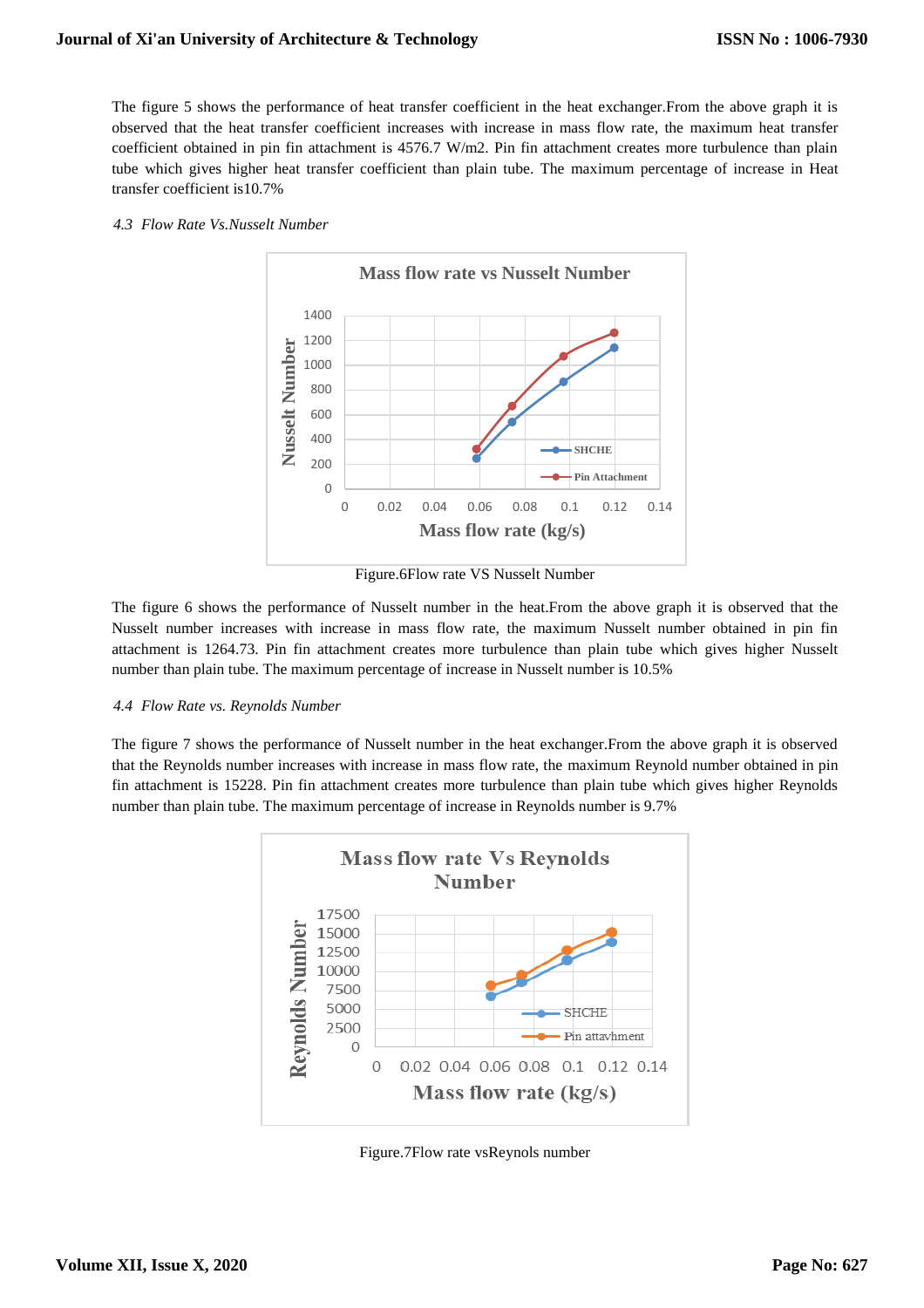4.5 *Flow Rate vs. Pressure Drop*



Figure.8Flow rate vs Pressure drop

The figure 8 shows the performance of Pressure drop in the heat exchanger.From the above graph it is observed that the Pressure drop increases with increase in mass flow rate, the maximum Pressure drop obtained in pin fin attachment is 90Kpa. Pin fin attachment gives higher Pressure drop than plain tube. The maximum percentage of increase in Pressure drop is 8.5%

4.6 *Flow Rate vs. Friction Factor*



Figure.9flow rate vs friction factor

The figure 9 shows the performance of friction factor in the heat exchanger.From the above graph it is observed that the friction factor decreases with increase in mass flow rate, the minimum friction factor obtained in pin fin attachment is 0.212. Pin fin attachment gives lower friction factor than plain tube. The minimum percentage of decrease in friction factor is 7%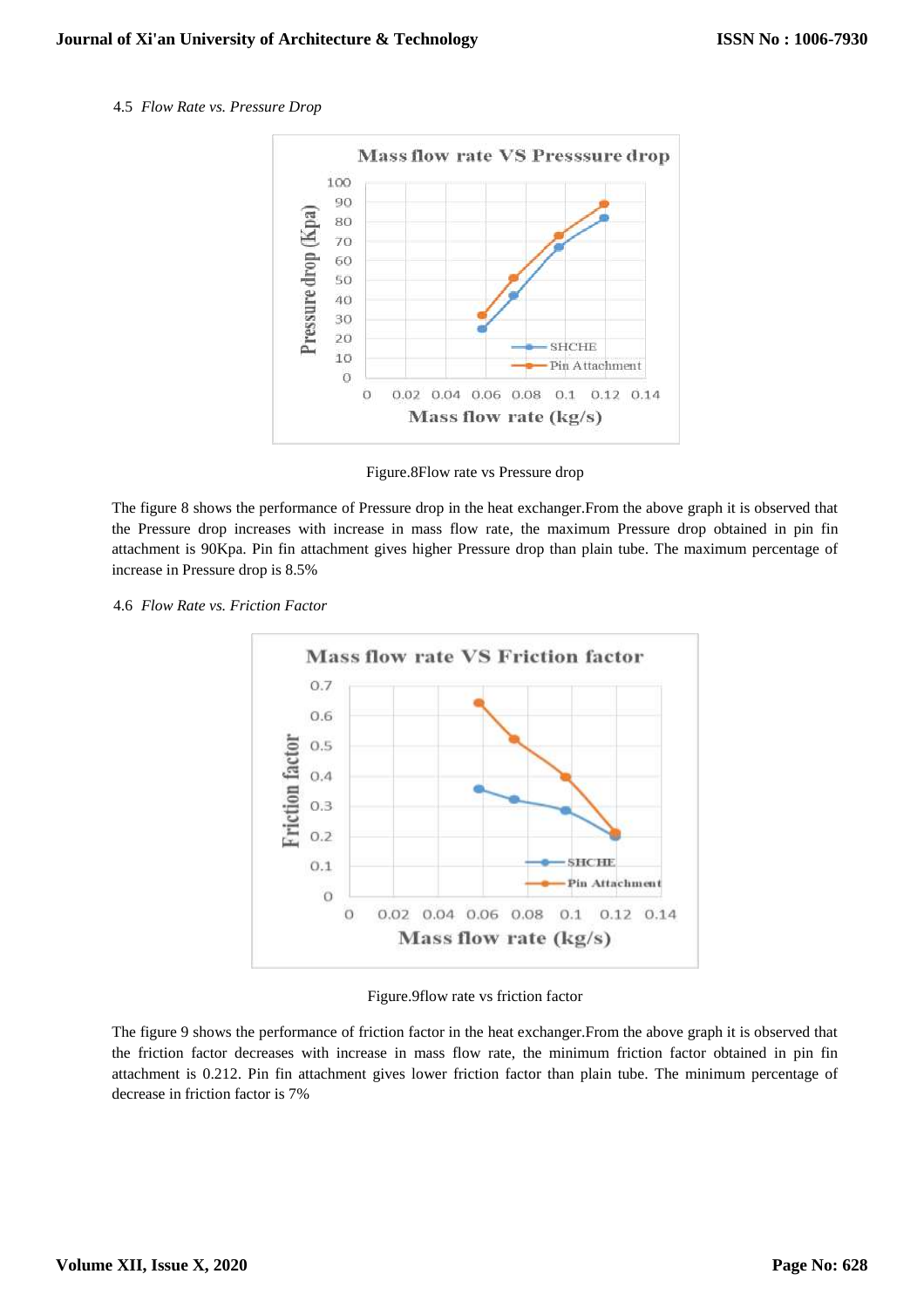# V. CONCLUSIONS

The thermal analysis of various parameters that affect the effectiveness and the heat transfer coefficient of a heat exchanger is investigated experimentally with pin fin arrangement and has following conclusion.

- The percentage of increase in effectiveness due to pin fin arrangement in 7.6%
- The percentage of increase in heat transfer coefficient due to pin fin arrangement in 10.7%
- The percentage of increase in Nusselt number due to pin fin arrangement in 10.5%
- The percentage of increase in Reynolds number due to pin fin arrangement in 9.7%
- The percentage of increase in Pressure drop due to pin fin arrangement in 8.5%
- The percentage of increase in Pressure drop due to pin fin arrangement in 7%

## References

- [1] AmolAndhare and V.M.Kriplani, Thermal analysis of a Helical Coil Heat Exchanger, international journal of research in advanced engineering, volume(1) issue 12, December 2014.
- [2] N. Sahiti, Heat transfer enhancement by pin elements, International Journal of Heat and Mass Transfer 48 (2005) 4738–4747
- [3] PaisarnNaphon, Thermal performance and pressure drop of the helical-coil heat exchangers with and without helically crimped fins, 19 December 2006, International Communications in Heat and Mass Transfer
- [4] AmitkumarS.Puttewar and A.M.Andhare, Design and thermal evaluation of shell and helical coil heat exchangers, international journal of research in engineering and technology. Volume: 04 Issue: 01, Jan-2015, eISSN: 2319-1163 | pISSN: 2321- 7308.
- [5] Nasser Ghorbani, An experimental study of thermal performance of shell-and-coil heat exchangers, international communication in heat and mass transfer,37(2010) 775-781.
- [6] K.Sivakumar, Performance Analysis of Heat Transfer and Effectiveness on Laminar Flow with Effect of Various Flow Rates, International Journal of ChemTech Research CODEN (USA): IJCRGG ISSN: 0974- 4290Vol.7, No.6, pp 2580-2587, 2014-2015
- [7] Mehdi Bahiraei, A novel application for energy efficiency improvement using nanofluid in shell and tube heat exchanger equipped with helical baffles, ELSEVIER,Accepted 24 October 2015, Energy 93 (2015).
- [8] Ya-Ping Chen,Experimental investigation on performances of trisection helical baffledheat exchangers for oil–water heat transfer. Accepted 16 May 2015,Energy Conversion and Management 101 (2015).
- [9] Ming Pan,Improving heat recovery in retrofitting heat exchanger networks with heat transfer intensification, pressure drop constraint and fouling mitigation, 20 September 2015, Applied Energy (2015)
- [10] Zhang-Jing Zheng,Optimization of porous insert configurations for heat transfer enhancement in tubes based on genetic algorithm and CFD , 5 April 2015 ,International Journal of Heat and Mass Transfer 87 (2015) 376–379
- [11] JieYi,Heat transfer characteristics of the evaporator section using small helical coiled pipes in a looped heat pipe, 5 July 2002, Applied Thermal Engineering 23 (2003) 89–99,